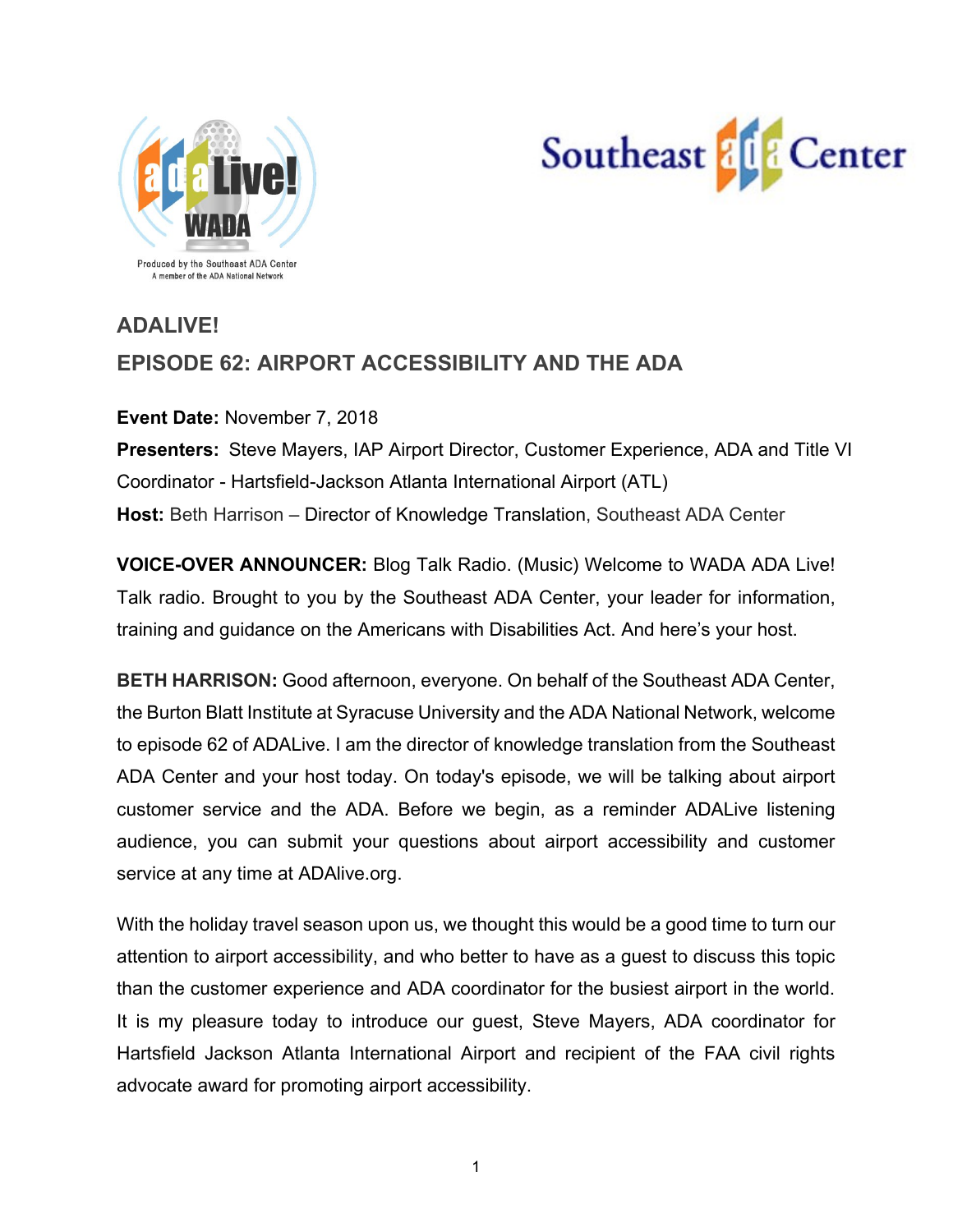Hi, Steve and welcome to our show.

**STEVE MAYERS:** Hi, it's a pleasure to be here finally, one of our board members who is a member of the Southeast ADA Center has been trying to get me on this show, and I'm so happy to be here.

**BETH HARRISON:** We're really tickled that it worked out that you could be our guest today. First of all, congratulations on being the recipient of the Federal Aviation Administration Civil Rights advocate award.

**STEVE MAYERS:** Yes, it certainly is, you know, it's a big surprise since I took over this program 3 years ago, I feel, and I've been trying to be an advocate for the disability community and persons with disabilities. And I must say also, it's the dedication of Hartsfield Jacksonville international Airport and our senior leadership; those behind me ensuring that we make the airport in the City of Atlanta the most accessible airport in the world.

**BETH HARRISON:** Wow, well congratulations again. Speaking about that is a really good segue, can you talk a little bit about the ADA and the Title VI office at Atlanta's airport.

**STEVE MAYERS:** The FAA or the division of the Department of Transportation is tasked with ensuring that the Americans Disabilities Act, section 504 of their rehabilitation act are applied in the airport. The FAA through what we called ACs or advisory circulates from the public will interpret the laws and make our recommendations and rules that are applicable in airports. So this program is called in the FAA, the airport civil rights program. They have made, since we, by the way, since we receive grants funding from the FAA and most airports do, if you take a penny from the FAA we have what's called a compliance review; which the FAA comes through our airport through the program, and they do a review of all of their requirements that could be more than what the ADA requirements are. I'll give you an example of service animal relief centers in airports; and now we have adult changing stations coming to forefront by 2020/2021.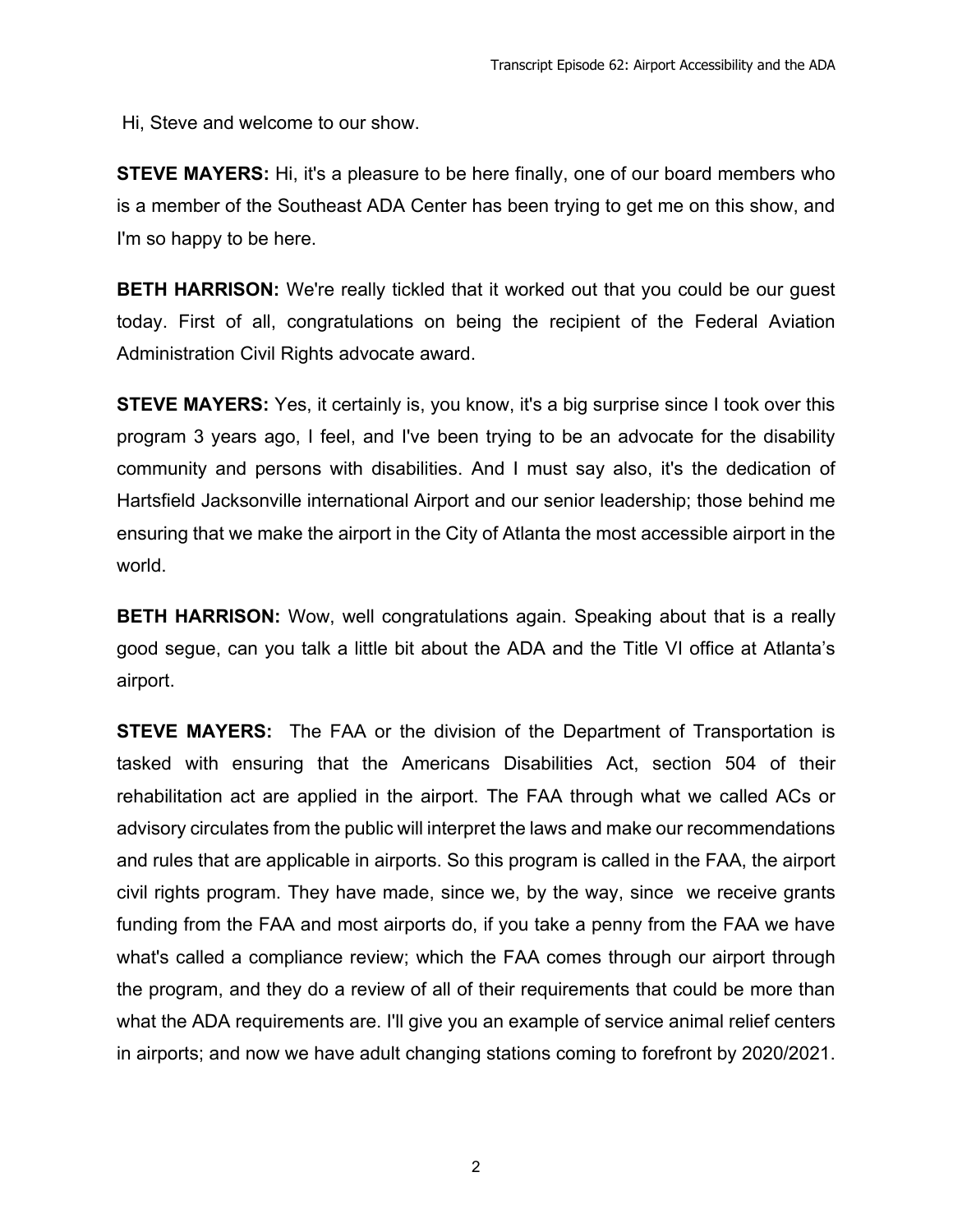That is the entire program that is set up as a civil rights program at the FAA and that trickles down to airports.

**BETH HARRISON:** Because the airport is so big, can you just talk about some of the major accessibility issues that you see, Steve, and how you all work to address them, whether there's certain things that stand out that come up again and again or...

**STEVE MAYERS:** When we're talking size, by the way, we're relatively small compared to some airports I've been to around the United States and also the world. That's why we are the most efficient airport in the world. We're certainly the busiest with the number of passengers this year approaching 105 million passengers, you know, most of the issues that we see or we face at our airport are around, you know, individuals who are not aware, let's say the most other than the ADA community, they do not understand what the ADA means and what we have to do…

Why we can't, for instance, curbside every 100 feet we have to have a curb cut. There are individuals who are not educated on the Americans with Disabilities Act because they may not have a disability. And they don't understand why we have to allocate a particular section of our curb, so that you cannot park here or you cannot wait here because we have to give it to a deserving person with a disability to give them extra time to unload and load.

So most of the challenge I face is really about educating those without disabilities as to why we have facilities or individuals who have disabilities, and I think that's a continuing challenge and why our focus really at our airport is really to have an educational campaign around the individuals who don't, so that they can become aware so that the responses are, oh, it's just a waste of time, because, you know, only one person uses that. Well, our opinion is if one person needs it, they are going to do it, you know, because we have to serve everyone equally, and so I think that's our biggest challenge, is the education of those without disabilities.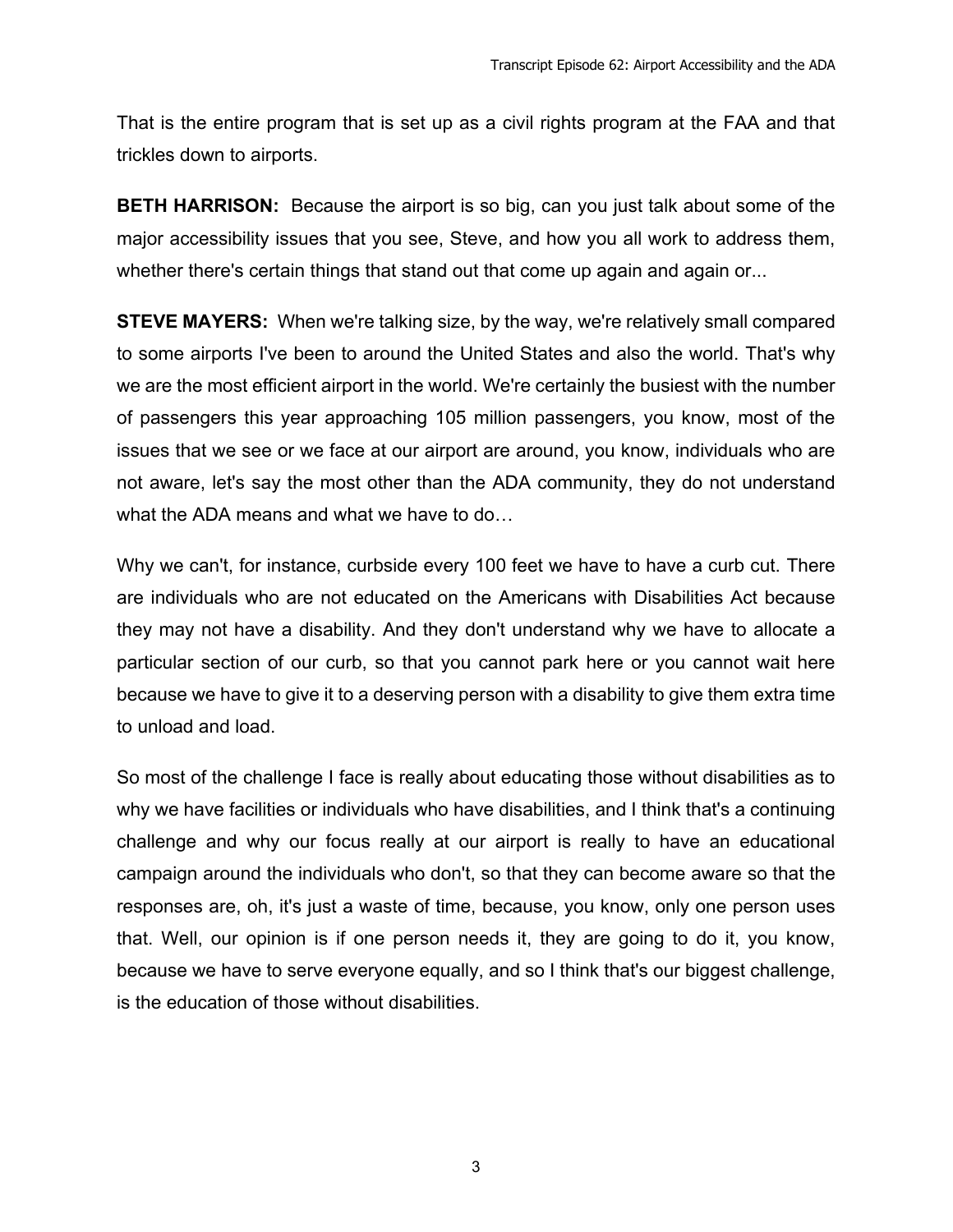**BETH HARRISON:** You talked about it's kind of an ongoing educational campaign. Could you talk a little bit about how you try to educate the public about what you're doing there in terms of ADA compliance at the airport?

**STEVE MAYERS:** Absolutely, and that's a great question. We do have an ADA community and our ADA community here at our airport meets every two months. On that committee, we don't have just individuals with disabilities or advocates. We invite anyone who would like to have a voice and try to understand, you know, the accessibility at our airport, or our accessibility issues that we face. That's one avenue that we use.

 The other avenue, of course, is we are now doing PSAs that will be rolling out we'll be partnering with the AMAC Center at Georgia Tech to do more PSAs for the general public that will be played on the…we have partnerships with radio stations or online on our website. We try to market our program, if you go to ATL.com/ADA, we're able to get as much information on what the offerings are at our airport. We have PSAs actually within the airport here if you go to the information counter, there is a sign there that…or not a sign, but there is a monitor that actually displaces information on what the services that we can provide and… the other thing that we do actually generally when we… my department is in charge of training our partners here at the airport. And every opportunity that I get, I go in and speak on disability issues even though I do not have a disability, so that our staff, our partners…so we have concessionaires, we have airlines… we have all those individuals that we make them aware that there is there's a community that we serve that includes individuals with disabilities.

 Also, engagements like this I mean, speaking to you guys on the phone and… not on the phone but speaking to you guys in regards to these issues and making you aware of what the airport offers is actually our way of doing public service also. Every opportunity that I get and everything that we do, we include planning development, all of that. We include, individuals, the ADA and have top of mind for everyone that we serve.

**BETH HARRISON:** That's Excellent. And absolutely, this is a fine example right here, that you are working to raise that awareness level. I'm also impressed with really what a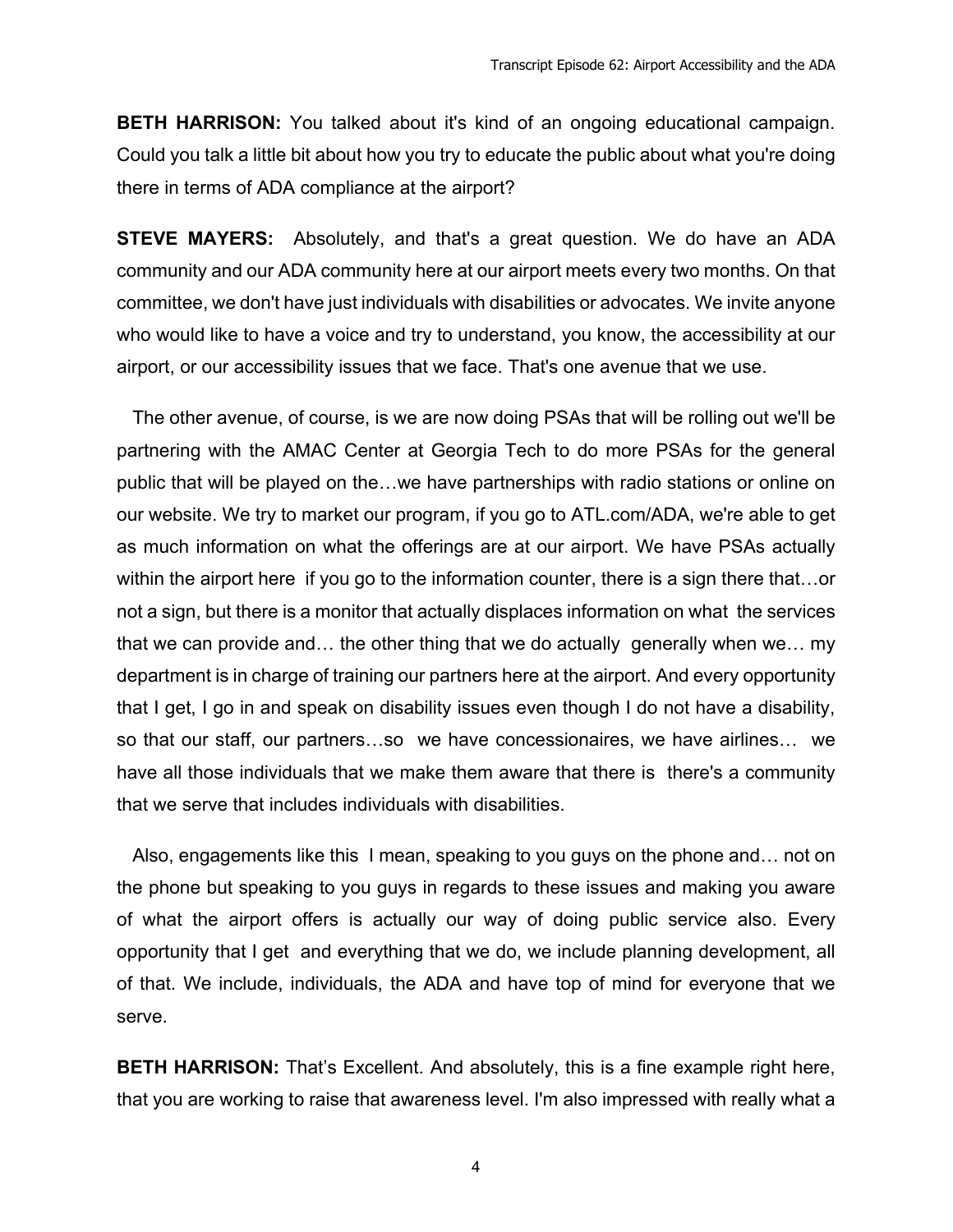big umbrella you have cast across the educational campaign. You're working not only with your partners within the airport, but you've also developed this community partnership, so that's great. I mean, that really is making sure that…that net of awareness is spread pretty wide. You know, another thing that I found interesting that you said the universal design at the airport, can you talk a little bit about that?

**STEVE MAYERS:** I have a wonderful professor, and I hope that he will listen to this recording because I'm giving him some props. Dr. John Sanford at Georgia Tech who has been an advocate for…he runs the universal design school at Georgia Tech.

### **BETH HARRISON:** Okay.

**STEVE MAYERS:** And we have, of course, a lot of engineers and architects who work for our airport that are graduates of Georgia Tech also, and so we partner with organizations who can instantly give us feedback in ensuring that our airport meets the needs of everyone in the community which, of course, is universal design. So I have a mini innovation center with John that we use to you know…when we're doing signage I had a few students who have masters and PhDs who will come and take a look at our processes at the airport and say, okay, we think this will work better. Let's do a trial and fund it and let's get it done, so we're able to make sure that we meet everyone's needs, and we consistently,…one of the reasons why we're really efficient is that we consistently try to find ways to make our airport better for everybody. Not just individuals with disabilities. And, so that is the application that we and the order that we have through our planning and planning and development division to ensure that everyone that is operating at our airport through our lease agreements, through our contracts… that everything we do that has to be used to make sure it's as efficient as possible and have ease of access everything to that we do.

**BETH HARRISON:** You know, you use the term, you have "a mini innovation center" and is it my understanding, Steve, that you use this kind of format to think about and strategize on how to meet more universal design?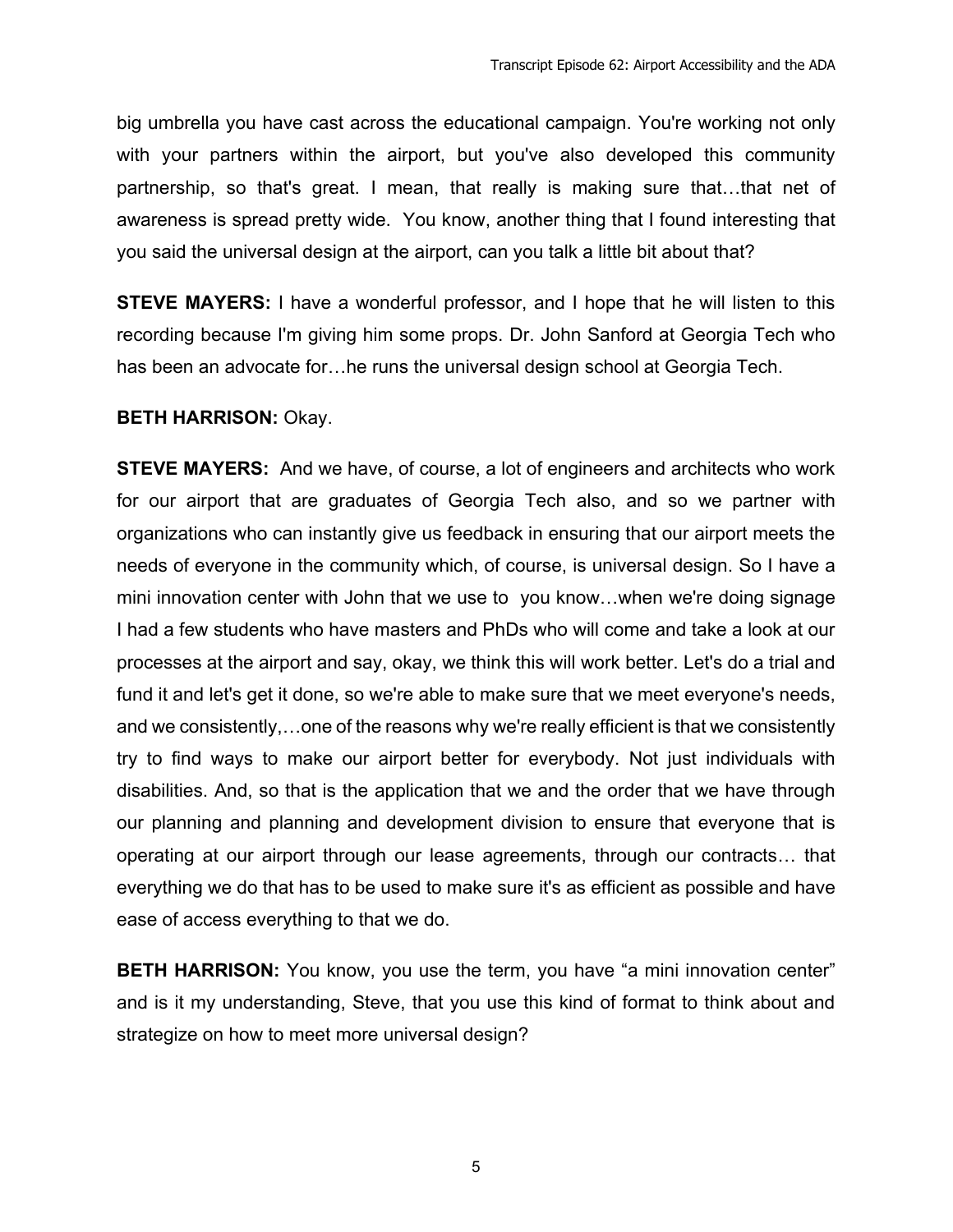**STEVE MAYERS:** Yes. Absolutely because in order for you to be the most accessible airport in the world, you cannot meet the…you cannot just meet the bare minimum. So using an ADA community or whatever we build or will be building a new building or new facilities, we always include different parts of the community in the design or asking questions. And so the research from our mini innovation center partnership with AMAC and Dr. John Sanford at Georgia Tech enables us to find that universal design that will be able to serve the entire community. So continuous innovation ensuring that we're able to meet the community's needs.

 I'm not sure if you know what the AMAC center is. AMAC is an organization at Georgia Tech that provides accessibility solutions. So if there's an organization that wants to, for instance, have their website accessible, there are students or members of that committee…not committee, of that department who would offer services for web accessibility. They do consulting, video, remote captioning, accessible textbooks, braille and all of that…So it's a center of focusing on universal design for individuals with disability at Georgia Tech.

**BETH HARRISON:** Could we talk a little bit about the Air Carrier Access Act? I believe your office is responsible for compliance with that, Steve?

**STEVE MAYERS:** Yes, so I spoke previously about the FAA and the Department of Transportation and what the FAA, what their interpretation of certain rules are, but Congress passed the air carrier access act specifically to give individuals with disabilities access to airports and aircraft for grant funded organizations that fall on the Title II. As an example, without going into too much detail, I'll just give you an example that came out of the Air Carrier Access Act was service animals on aircraft and what type of service animals can be on service aircraft.

 Emotional support animals I'll touch on in a bit here, but, you know, within an airport under Title II, you have a public entity that receives grants from the FAA. The question is whether the private entities that lease the concession space…so you have you have Delta Airlines or any other airlines that may have a lounge, and they're considered a private entity or you have Burger King, as a private entity at the airport whether they fall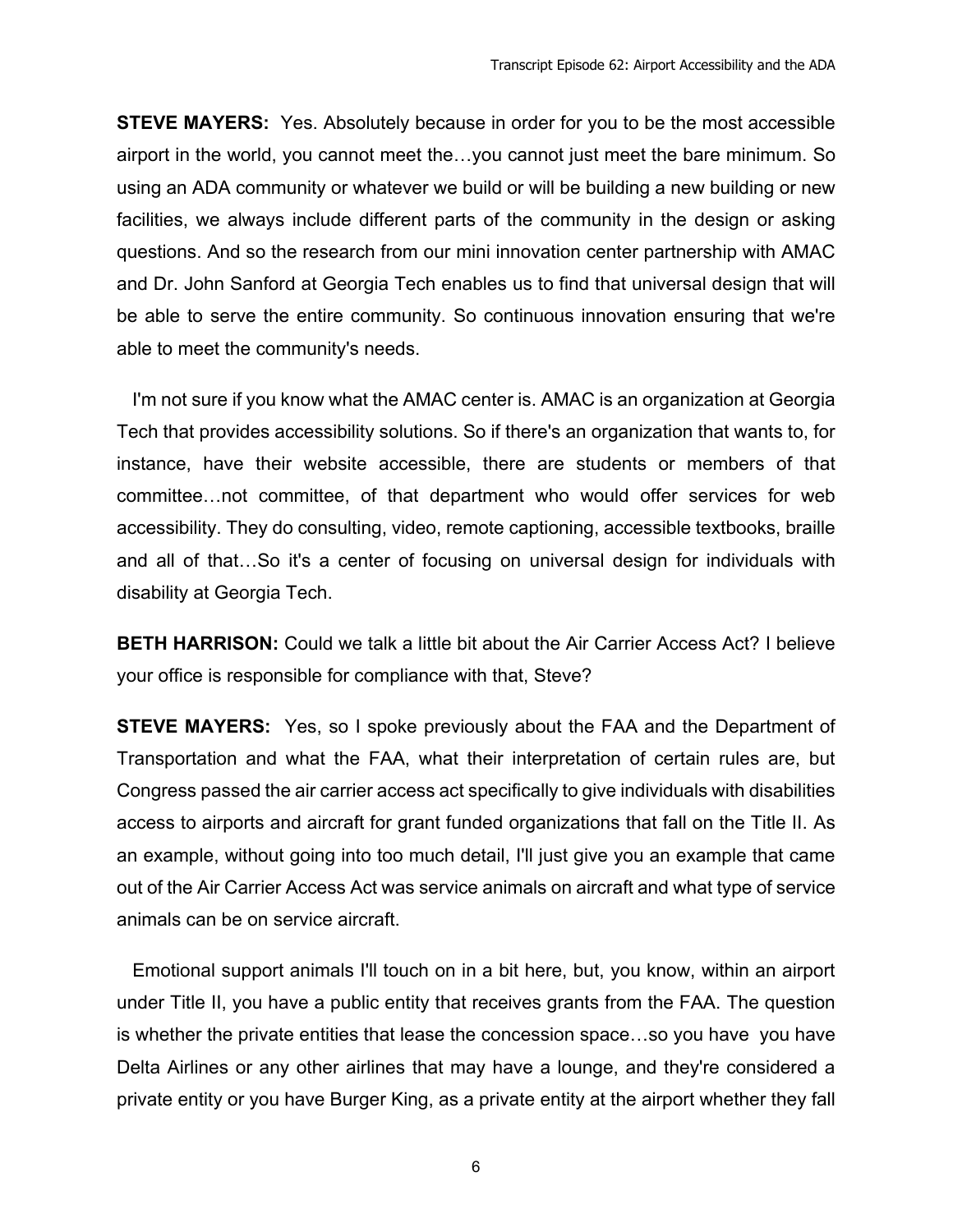under the Title II or Title III. Well, according to the FAA their rules and interpretation they fall under Title II because they have a lease agreement with us. And so if a service animal comes into our airport, and they have to have access to the airport to get to the aircraft. An emotional support animal,…we fall under the same rules, but the private entity does not have to allow an emotional support animal in the airport. Because there's no such rules for emotional support animals within the airport that says that you have to give access to the private area. However, under the FAA rules we have to give access to the aircraft by allowing the emotional support animals to go through the public areas of the airport to get to the aircraft, if I'm not being confusing. Because they haven't really clarified those rules but under the Air Carrier Access Act, it's just individuals with disabilities who are given access to aircraft and airport facilities…That's a law that was passed by Congress and interpreted by the FAA, and it has its rules that it applies on us of what it wants us to do because we're grant funded.

**BETH HARRISON:** Okay. I see, and so because you receive that grant funding, you have to comply with that?

**STEVE MAYERS:** Absolutely, yep.

**BETH HARRISON:** And such things as a service animal in public places in the airport?

**STEVE MAYERS:** Absolutely. Amongst other things, but, yeah.

**BETH HARRISON:** One of the things that just, you know, from a door to gate experience view, if you will, Steve you know, like I get to the airport and then I get to my gate, how does a passenger with a disability receive special assistance?

**STEVE MAYERS:** Okay. So in the United States, we have agreements between the airport and the airlines, and there's are some responsibilities that the airlines want to take control of, of course, because of cost and all that, and there's some things that the airport does in the United States, specifically, wheelchair assistance is something that most airlines want to do themselves. For you to get special assistance, if you're in a wheelchair, for instance, it's the airline that is responsible for that. But let's say you're not in a wheelchair, but you have a child with a disability or you yourself would like to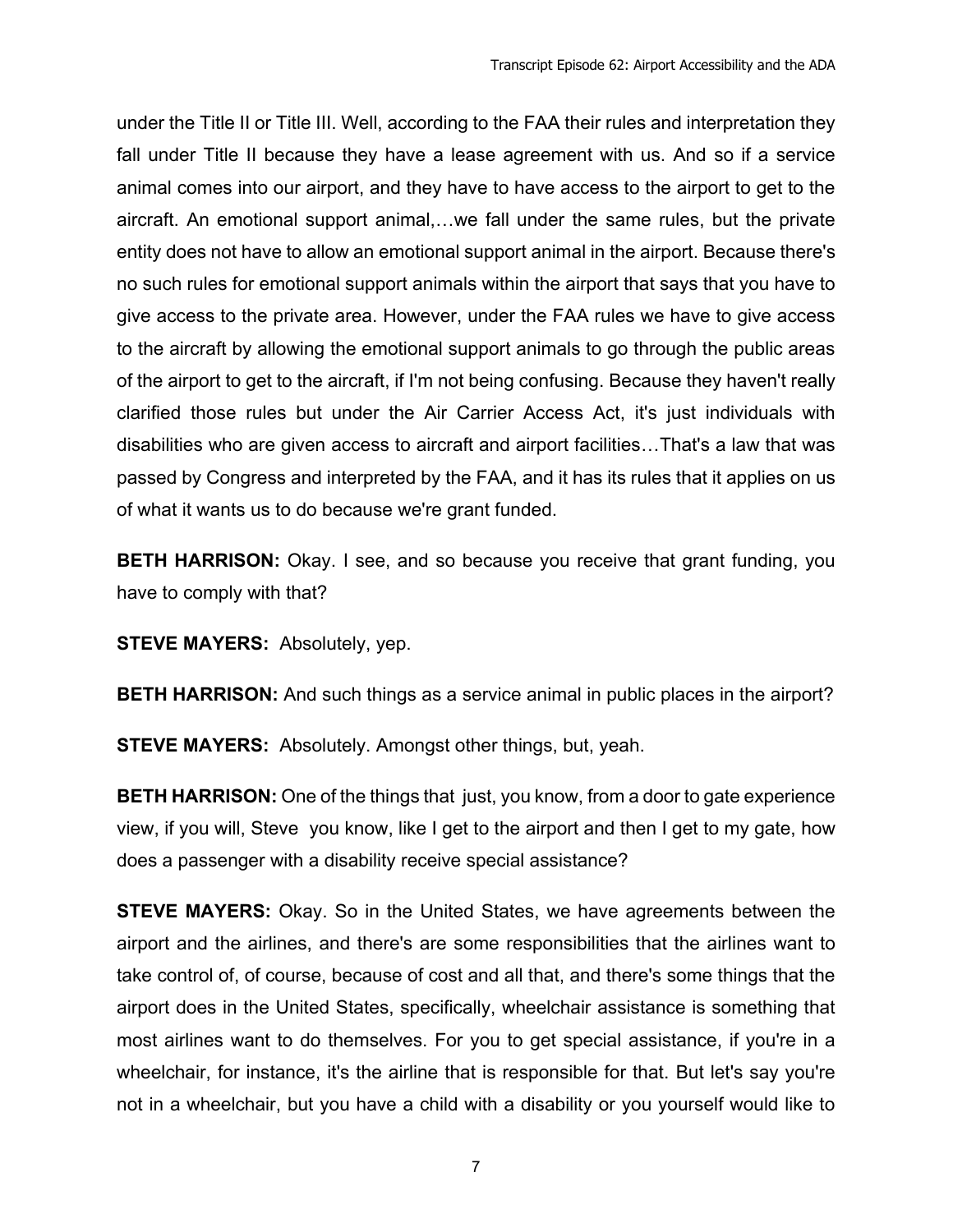get assistance, you can also organize that airline. You should be able to have a seamless travel through the airport by getting help by anybody that's batched within this airport.

**BETH HARRISON:** Yeah, if I knew that I was going to be coming to the airport, to the airport there in Atlanta, and I knew that I was going to need assistance, would your office be the first place I should call?

**STEVE MAYERS:** Honestly, the best place to make any type of assistance that you need is actually, if you have access to a computer there's a website, and there's phone numbers, too, but on every airlines' website there is a section for accessibility or helping individuals with disabilities.

**BETH HARRISON:** ADA Live listening audience, do you have questions about airport accessibility or any of our other ADA Live topics, you can submit your questions at any time at our online forum at ADAlive.org. I want to pause for a minute now for a word from our sponsor, the Hartsfield Jackson Atlanta International Airport ADA and Title VI office.

**VOICE OVER ANNOUNCER:** Making ordinary service extraordinarily accessible is the motto of the ADA and Title VI office at Hartsfield Jackson Atlanta International Airport. Their mission is to provide a safe, enjoyable travel experience as well as equal access for guests and passengers with disabilities and/or special. The office works closely with airport stakeholders to ensure the best provision of services to passengers with disabilities. The office also assists guests in revolving disputes regarding the Americans with Disabilities Act. For more information visit their website at www.ATL.com/ADA.

**BETH HARRISON:** Welcome back. We're speaking with Steve Mayers, ADA and Title VI coordinator, and I was just kind of curious could you talk a little bit about what a typical day looks like in your office.

**STEVE MAYERS:** One of the things I absolutely love about my job is the educational piece of educating the public and educating anyone who, you know, has a complaint about anything, whether it's an accessibility issue and then letting them know how we can get it done. I leave my office, and I go outside, and I observe how the traveling public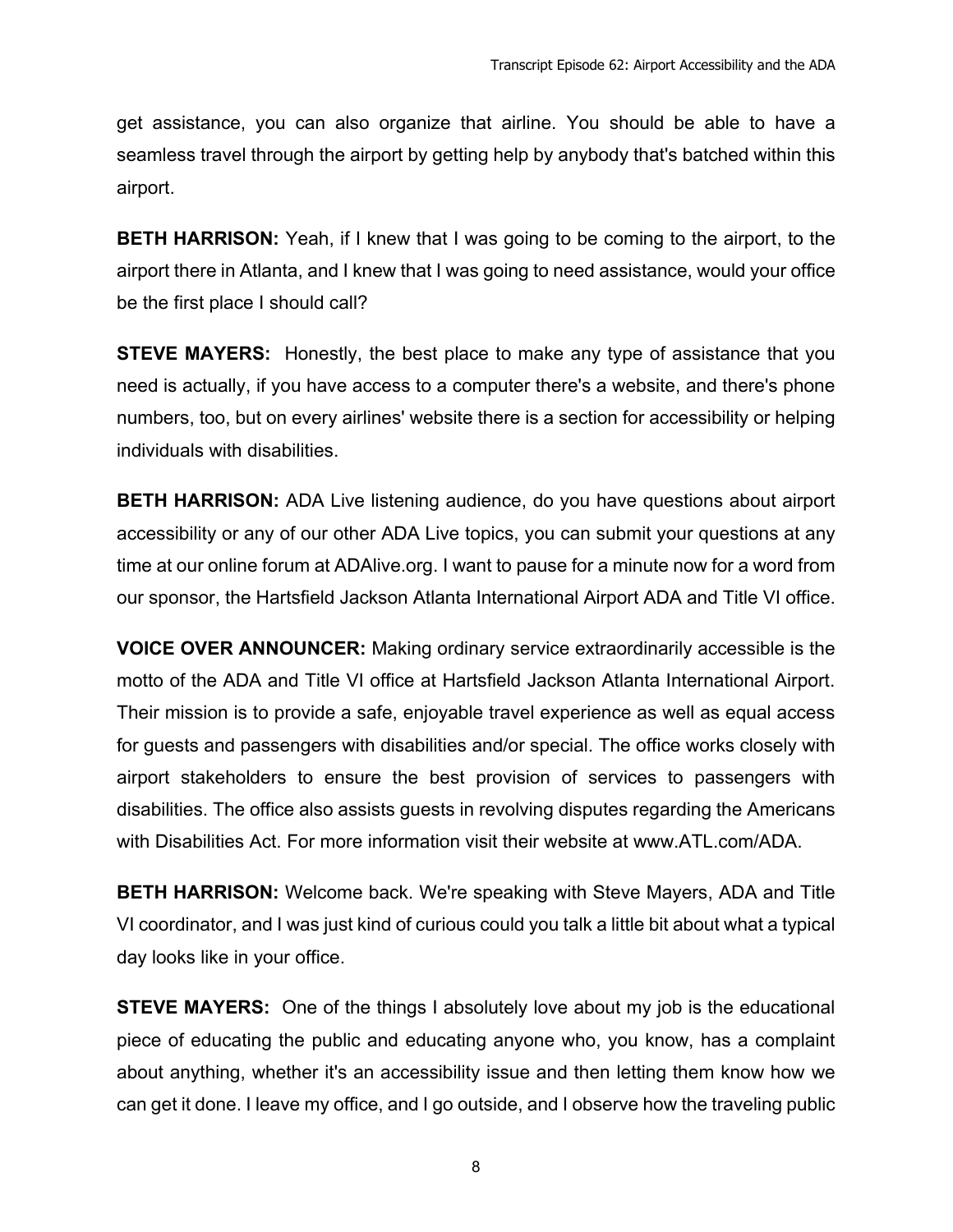traverse the airport. I walk this airport because I inspect what I expect, and, so that then I'm not in a cocoon in a way of being defensive about what I see when individuals call me to say, hey, we need an improvement here because I know I've actually seen it.

**BETH HARRISON:** Well, you know, the underlying theme through our whole discussion has been the education and how you do that through so many different avenues, and I really I liked what you just said how you just set aside time to go out and look at what's going on, and I loved your quote, I inspect what I expect.

**STEVE MAYERS:** There really isn't anything that I like seeing individuals with disabilities in this airport and asking them, how is it going? And to hear, you know 99% of the time it's, "oh, my God, it's great. You guys have been amazing," so that's what I like to hear, too.

**BETH HARRISON:** That's great. That's great. One thing that I am interested in and that perhaps you could talk a little bit about, Steve, is security at the airport, like the TSA, the Transportation Security Administration.

**STEVE MAYERS:** Uh huh.

**BETH HARRISON:** And that kind of delicate balance between ensuring airport security while being respectful of people with disabilities who may be in a wheelchair or those kinds of things. Can you talk a little bit about that?

**STEVE MAYERS:** Well, yeah, of course, TSA is a great partner for airports across the United States and, of course, provides the traveling public with, you know, security and making sure they get to their aircraft without any incident. The recommendation that I would make for anyone that needs assistance for TSA and notice the public is aware and, again, this is an education of which I would like to mention also that TSA is a part an active part of our ADA committee and a great partner for our airport. TSA Cares is an organization that, you know, families with a child who has who needs assistance or an individual who's in a wheelchair anyone with a disability that would like to get assistance through security, they can also call TSA Cares, at 855 787 2227 to get assistance through the TSA line. Of course, if someone is traveling with a service animal or an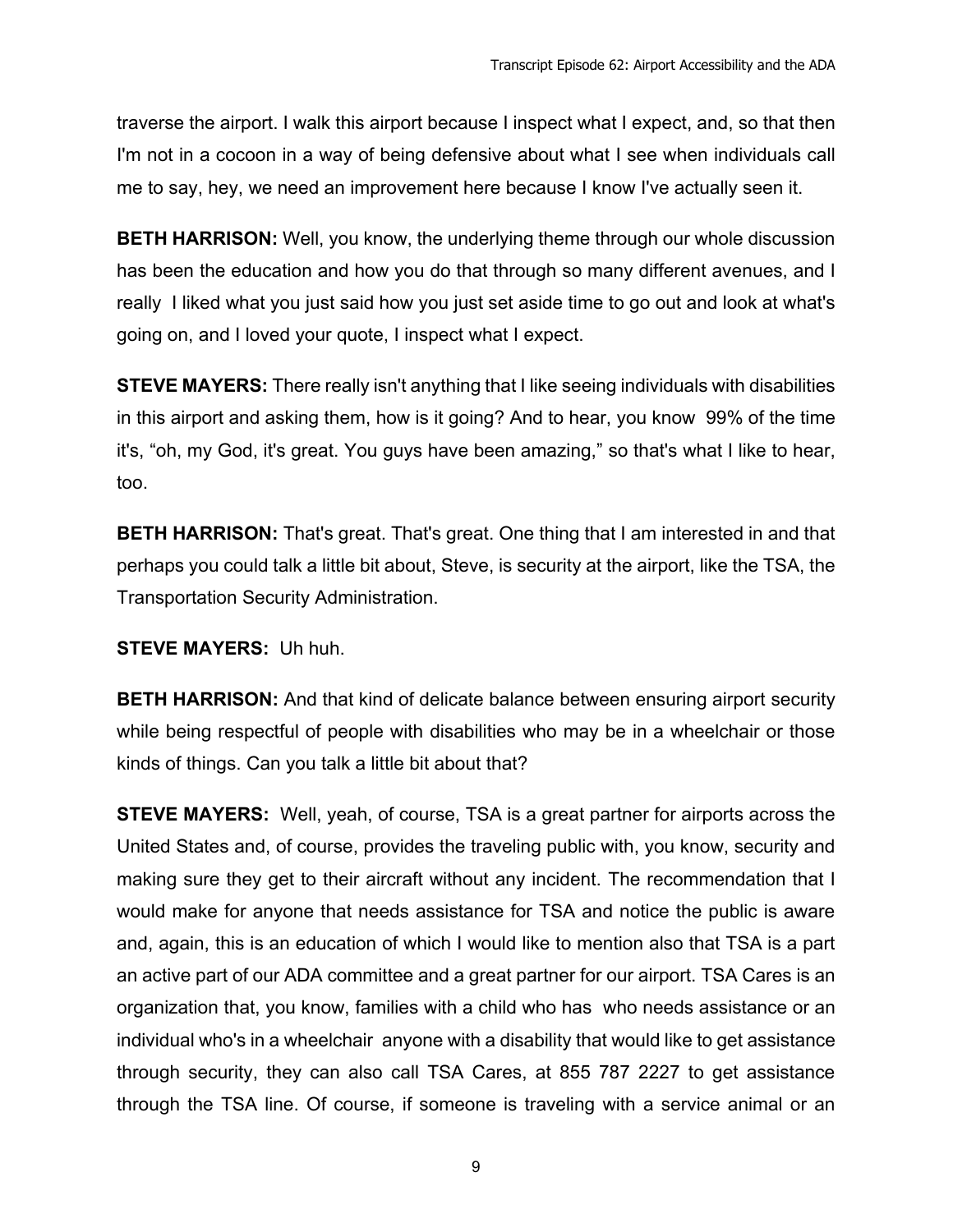emotional support animal, TSA is not going to really stop you from going through security. They're going to screen you, and it's not their… it is not their requirement for them to say you can't come through with your service animal or your emotional support animal, as long as the airline has given you access to their aircraft, and the airport has allowed you through…allowed you through the airport as an access to the airport, so they do an awesome job especially when the assistance is requested and granted by TSA. There are support teams in our airport that are trained specifically to handle individuals with disabilities, especially, individuals with like, for instance, autism. We have an autism awareness month right here at our airport and TSA is a big part of that, too, so they've been a really good partner for us, and I know that to be a fact across the United States.

**BETH HARRISON:** Yeah, one thing that you just kind of mentioned as you were talking we were discussing that topic was where passengers with autism, and I was again kind of getting ready for our discussion I was I found out that you guys have a Wings for Autism. Program.

#### **STEVE MAYERS:** Mhm.

#### **BETH HARRISON:** What's that?

**STEVE MAYERS:** Wings for Autism, we're always actively trying to get more individuals to fly. Again, I think I mentioned I encourage people individuals with disabilities to travel and explore the world and one of the challenges for families with children or individuals that or they're grown adults with autism is noise sensitivity, light sensitivity, people sensitivity, all of that is an issue traveling in the airport with 104 million passengers. So what we do is partner with an airline, this year we partnered with Delta Airlines and delta has this on a monthly basis that if you have a child with autism you can bring your child to the airport, tour the airport and also tour the aircraft, so that they can get acclimated to the noise and the lights and the sounds. So they will then know how to handle all of those concerned one of they take a long trip or to go from one location to another, so every year we bring I think last year we had 50 families with children with autism. They go to the airport, and we talk about autism and what it means, and we sponsor them to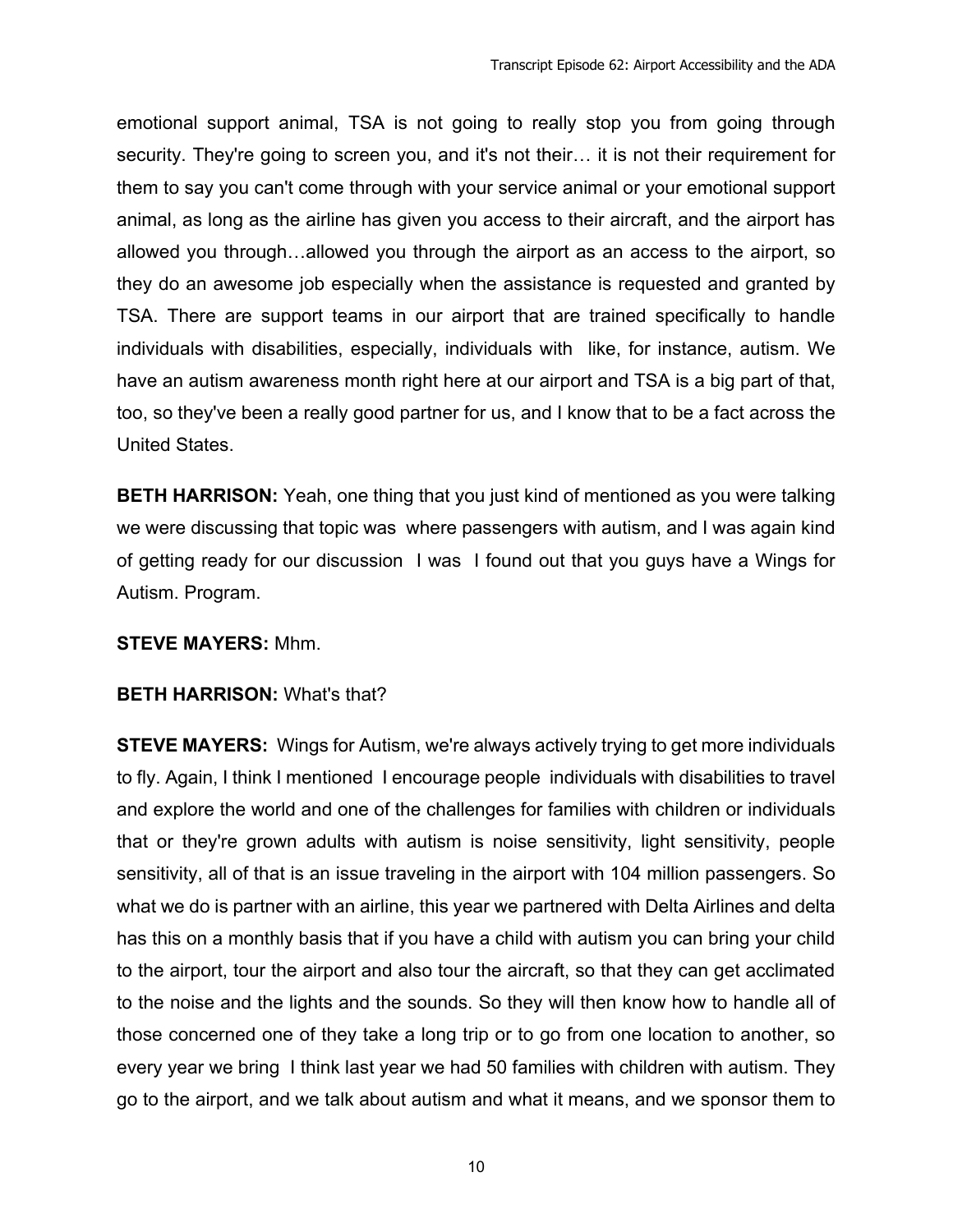be here and get an aircraft and get a pilot who has a child who has autism and speak about experiences. So when I was talking about the money pieces, you know, the more individuals that we have to fly with disabilities we're doing a good cause, but we want to make sure everyone has the ability to fly, of course, to turn a profit for us but in the end that's not our main goal. Our main goal is to make sure that the traveling public, even with individuals with disabilities, have the opportunity to live a normal life, like everyone else.

We also do this for the blind by the way. There's a blind agency here in Atlanta. That's a volunteer group that brings their students to the airport, and we show them how to traverse the airport. There's a guide dog association that we did the same thing too through our non-profit liaison office. Volunteers, we have individuals, by the way, who volunteer who have disabilities at our airport. And I have, actually, hired indivudals with disabilities at my airport to serve the public because we want to make sure, you know, individuals with disabilities that traverse our airport can say, I can do that too. So that's how our partnerships work

**BETH HARRISON:** One thing that I wanted to talk a little bit about was, and you had mentioned it a couple of different times, there are emotional support animals and support animals…is there some kind of a general rule or rules that you guys are following, I know there seems to be change on that front rather than strict…

(Lost audio.)

**STEVE MAYERS:** Yeah, and this is an unfortunate, it really is an unfortunate position to be in. Especially for individuals who have a legitimate need for service animals, especially service animals… Because it goes back to the educational piece. The general public do not…the vast majority of folks who from my experience at least who say that they have a service animal, really do not. You know, you can go online, and you can buy an emotional support animal pass because there are requirements from the airlines for documentation for emotional support animals. There are certain questions that we can ask about service animals, such as, you know, is this your pet? Such as what… what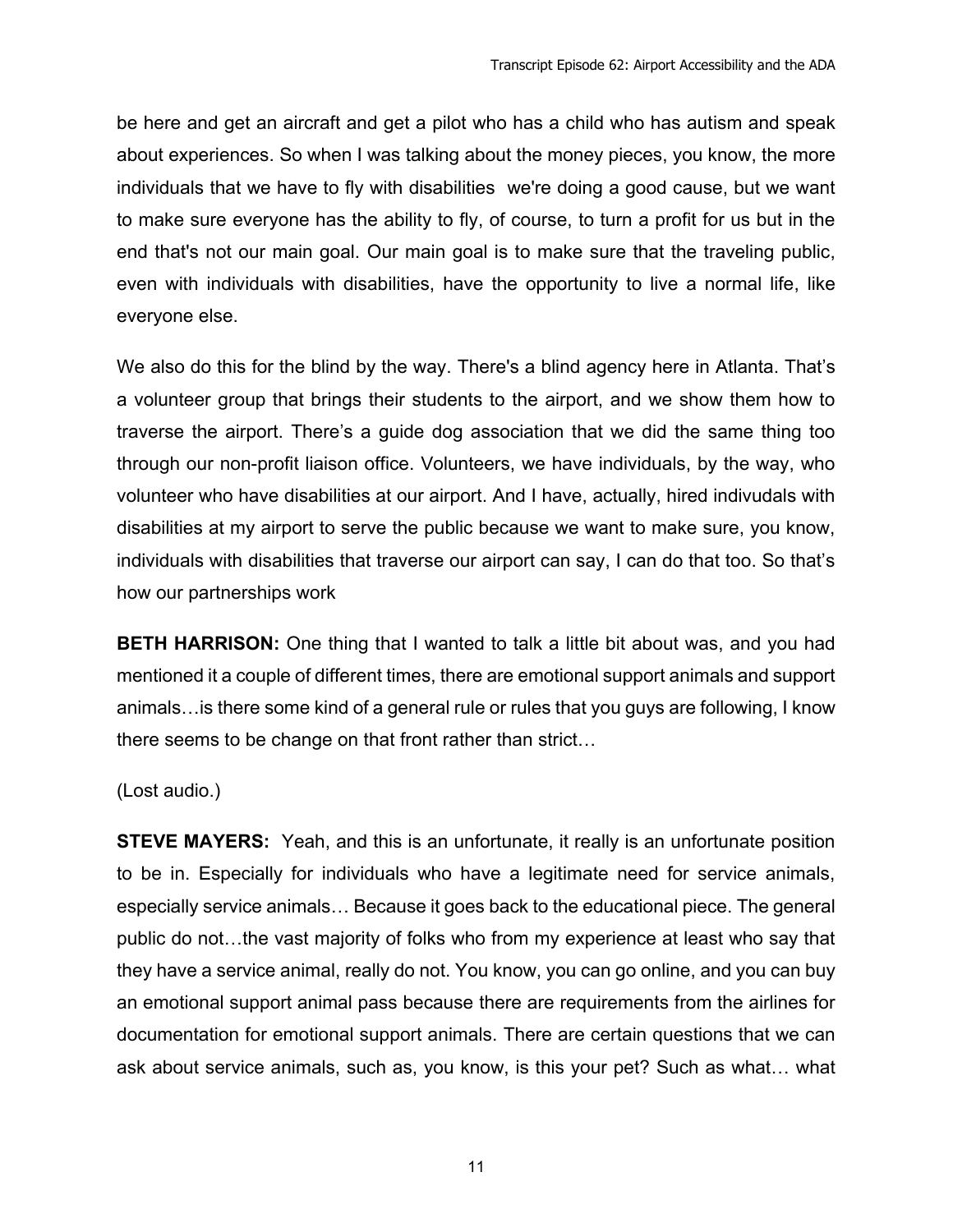benefit or what service does it provide to you? I can ask about the animal, but I can't ask about the individual's disability.

 When those questions are asked, depending on the answer, I will know whether or not this is a service animal, so… and we also do behavioral training because service animals, which are two that are recognized the miniature horses and also the dogs, they are trained. They are certified, and we know their behavior because we have been through this in our airport, and… I know what service animal is. It would not be running all over the place in my airport uncontrolled, and by the way, if a service animal does that in our airport, we have the right to ask you to leave the airport.

So these are the problem that we face right now is that we have had is people who have brought their pets into the airport and say that they're service animals, and then we have other passengers or employees that are being bitten, that are being harmed when there is a claim because there are folks that they think they know the law when they actually don't, and we find that they're using the law to get out paying \$150 fee from the airlines to transport their animal from one or their pet from one location to another. Not an animal their pet from one location to another without legitimately doing so. So now the DOJ and the FAA is looking into solidifying what it means because there will be a commentary period, of course, the airlines have established some new rules. That is to the detriment of the individuals who have legitimate service animals and are now bearing the brunt, you know of, questioning whether this is a service animal or not, and, so it's unfortunate, but we're going to we're working to make sure that there is some ways that we can actually now fix this issue that we now have.

**BETH HARRISON:** Well, thank you, Steve. I think it's to know the Department of Justice and the FAA are working together to look at coming up with a set of you know, that solidifies you said of rules or rule around. I know there's quite a bit of confusion, so thank you for speaking to that. We are about out of time, Steve, but before we go, I wanted to just ask if you have any thoughts on future challenges that you see for airport accessibility and what that might look like at Hartsfield Jackson?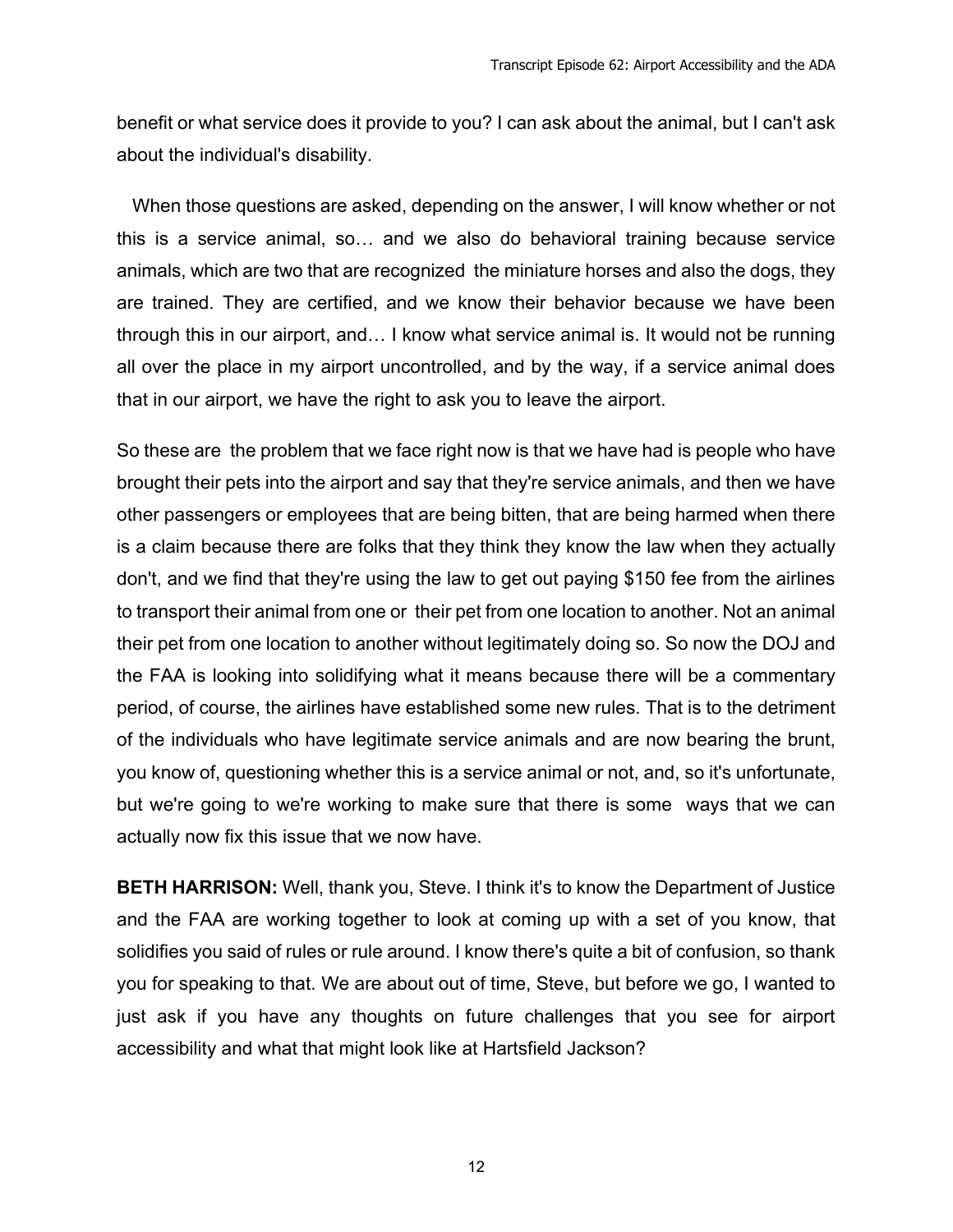**STEVE MAYERS:** Well, I wouldn't say I see any challenges. What I see are some really good opportunities for individuals with disabilities who will be able at least in the United States to have access to airports. With the new technologies we have coming in stream, when we're building new buildings and new airports in the United States… when the big guys like us can win awards and say, yes, we have actually… we have done this, all the other airports across the United States will follow, and I think as leaders in the industry, we are looking at every opportunity to, you know when we build a brand new parking garage, we're not adding the minimum accessible spaces, we're adding more accessible spaces than the minimum because we recognize that the population is aging. We are recognizing more individuals are self-identifying that they have a disability. So the future looks really bright, at least in my airport I know that to be a fact because of the importance that the City of Atlanta and Hartsfield Jackson International Airport are a leadership everyone how important it is that we serve everyone universally including individuals with disabilities. So, you know, I will stick with my challenge of educating the public, but it looks really, really bright because we have this top of mind with everything that we spoke about today.

**BETH HARRISON:** That's is fantastic, Steve, and I really I like how you have said throughout our talk today that there at Hartsfield Jackson you look at the standard as kind of the minimum, and you go beyond because you know what the needs of your community are and what that greater community is. And also, you touched on the new technology that are coming up and how those are going to be such great opportunities, so I think it is very exciting, and you all, as a very shiny example and definitely a leader in airport accessibility so you're a great model for other airports out there. Thank you so much, Steve.

**STEVE MAYERS:** It's been my pleasure.

**BETH HARRISON:** Yes, thank you so much, Steve. It has been my pleasure, too. Our guest today has been Steve Mayers, customer experience ADA and Title VI coordinator with the Hartsfield Jackson International Airport. I want to thank you so much for being with us today. As always, we thank you for joining us for today's episode of ADA Live on